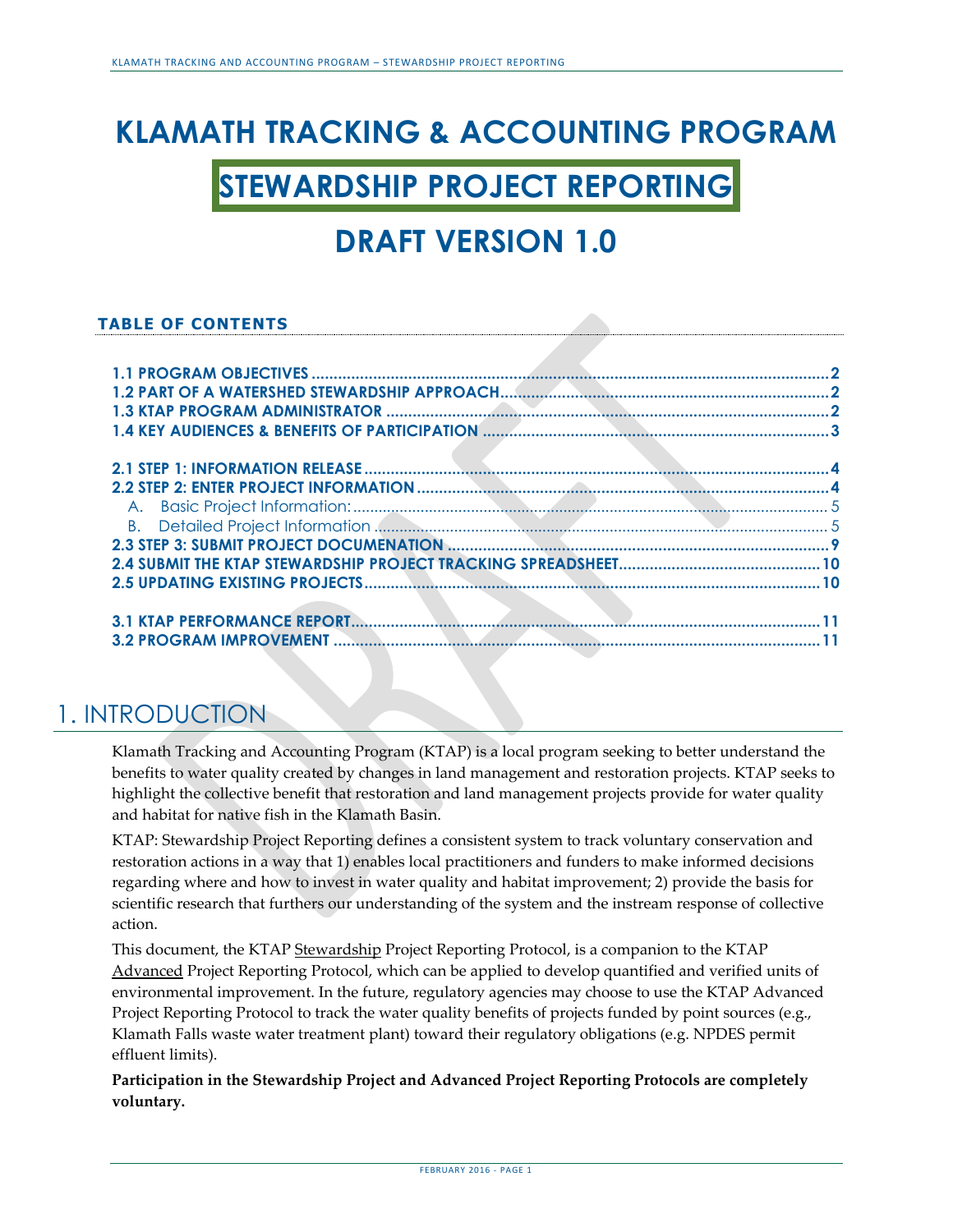#### <span id="page-1-0"></span>1.1 PROGRAM OBJECTIVES

The goal of KTAP is to increase the pace and reduce the cost of improving Klamath Basin water quality to support all beneficial uses, including, but not limited to recovery of native fish. The rules and guidelines described in this Protocol are designed to work in tandem with public conservation funding and regulatory structures. A measure of success for KTAP will be to improve the ability to direct funding to the best conservation opportunities that produce the greatest ecosystem benefit.

Specific objectives of KTAP Stewardship Project Reporting are to:

- Increase the effectiveness of conservation investments in the Klamath watershed by providing a framework to:
	- □ identify opportunities to more efficiently improve water quality and habitat for native fish,
	- facilitate basin-wide prioritization and implementation of those opportunities, and
- Create a framework that is applicable basin-wide, links benefits from restoration actions to eutrophic pollutant and temperature goals defined in *Total Maximum Daily Loads* (TMDLs) and is uniformly implemented in California and Oregon.
- **Provide a transparent process and robust tools that inform decisions ranging from individual** project design to basin-wide policy.

#### <span id="page-1-1"></span>1.2 PART OF A WATERSHED STEWARDSHIP APPROACH

KTAP Stewardship Project Reporting is part of a larger Watershed Stewardship Approach - an adaptive management framework aimed at improving water quality and protecting sensitive beneficial uses that rely on good water quality, including habitat for the endangered and other unique species of the Klamath Basin. The Klamath Basin Monitoring Program (KBMP), a voluntary monitoring coordination framework, is another portion of the Watershed Stewardship Approach. The stewardship project information tracked through KTAP could be paired with the water quality status and trends information from KBMP to evaluate progress towards water quality goals by stream reach.

#### <span id="page-1-2"></span>1.3 KTAP PROGRAM ADMINISTRATOR

Willamette Partnership is currently acting as the KTAP administrator. Inquiries should be directed to:

Carrie Sanneman Willamette Partnership (503) 894-8426 [sanneman@willamettepartnership.org](mailto:sanneman@willamettepartnership.org)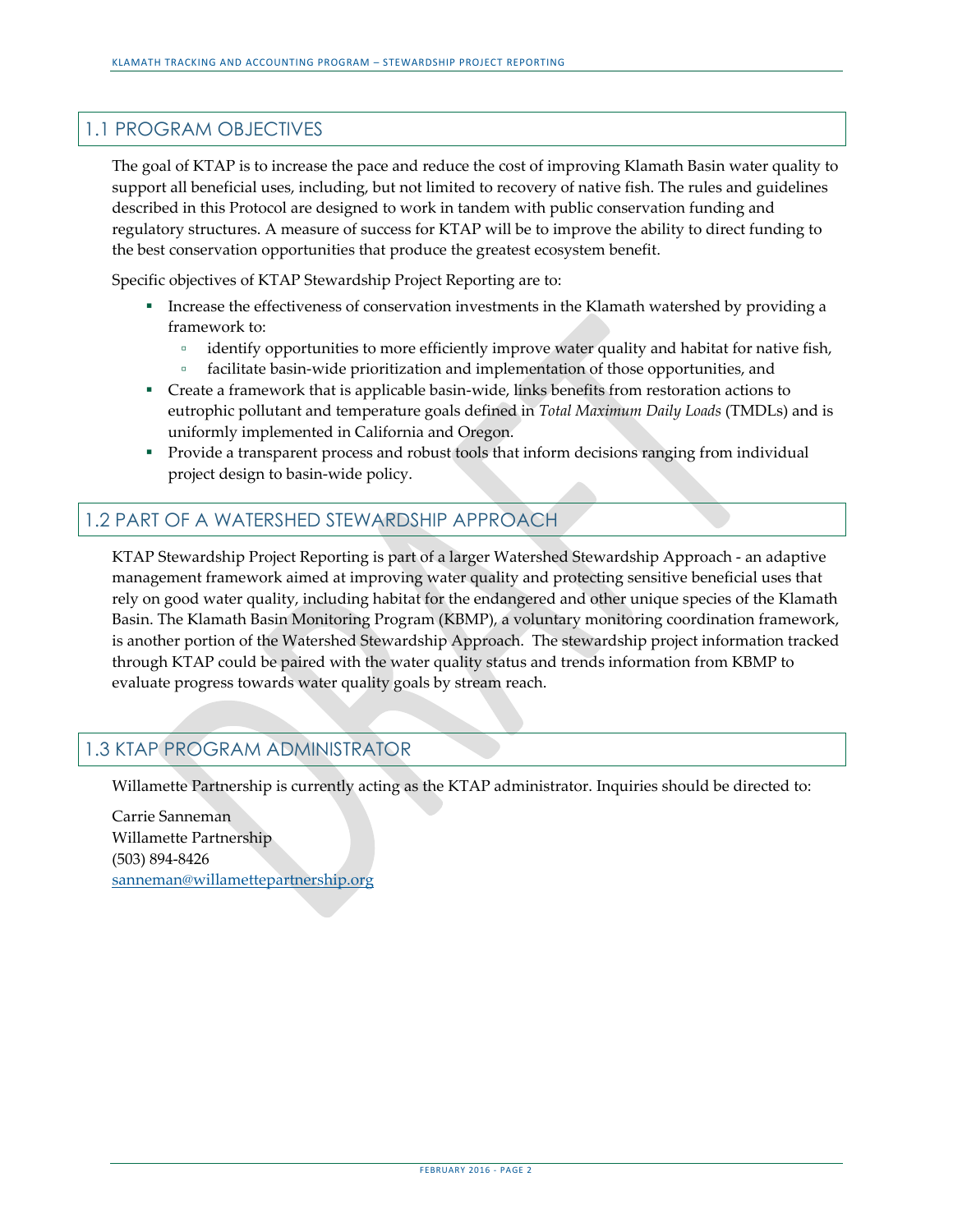#### <span id="page-2-0"></span>1.4 KEY AUDIENCES & BENEFITS OF PARTICIPATION

KTAP provides value to a range of individuals and entities. Key benefits are listed below, by audience.

| Project<br>Developers                       | Project Developers are the individuals or entities implementing conservation or<br>restoration actions that directly or indirectly benefit water quality and habitat for native<br>species. KTAP Stewardship Project Reporting provides project developers a quick and easy<br>way to communicate the benefits of their work to funders and the public. KTAP can<br>provide a wealth of information on the actions supported by funders and other project<br>developers in the basin, which can be used to identify partnerships and opportunities to<br>leverage their work. Project developers can use KTAP-supported tools to estimate the<br>water quality benefits from specific conservation and restoration actions - informing<br>project selection and design to provide the greatest benefit to water quality, and helping<br>communicate project outcomes to their funders, boards, and stakeholders. |
|---------------------------------------------|------------------------------------------------------------------------------------------------------------------------------------------------------------------------------------------------------------------------------------------------------------------------------------------------------------------------------------------------------------------------------------------------------------------------------------------------------------------------------------------------------------------------------------------------------------------------------------------------------------------------------------------------------------------------------------------------------------------------------------------------------------------------------------------------------------------------------------------------------------------------------------------------------------------|
| Funders or<br>other<br>Investors            | Funders/Investors are the individuals and entities that fund conservation and restoration<br>actions to meet their goals for clean water and healthy habitat. Funding entities can utilize<br>the KTAP Stewardship Project Reporting to track project success over time across all<br>projects in the basin, and communicate project- and program-scale outcomes to a broad<br>audience. As more and more projects are registered in KTAP, it will provide an<br>information source that allows for improved basin and subbasin-scale prioritization<br>efforts.                                                                                                                                                                                                                                                                                                                                                 |
|                                             | Funders can better understand the landscape of investment in the basin, informing their<br>decision on how to be most effective with their own investment. Funders can look to the<br>Advanced Project Reporting to provide independent verification that projects were<br>implemented as designed.                                                                                                                                                                                                                                                                                                                                                                                                                                                                                                                                                                                                              |
| <b>Water Quality</b><br>Agencies            | Water Quality Agencies like Oregon Department of Environmental Quality (ODEQ) and<br>CA Water Board have authority over Clean Water Act programs in their state. KTAP<br>Stewardship Project Reporting can help agencies track implementation of the coordinated<br>Total Maximum Daily Load (TMDL) assessments for the Oregon and California portions of<br>the river.                                                                                                                                                                                                                                                                                                                                                                                                                                                                                                                                          |
| Scientists and<br>the research<br>community | Scientists may be individuals, academic institutions, consulting firms, non-profits, or<br>water quality agencies that utilize data to better understand the Klamath River, Upper<br>Klamath Lake, and tributary systems. Scientists can request project information for use in<br>analyses. Specifically, KTAP Stewardship Reporting information is intended to inform<br>study of instream response resulting from projects across the basin to continually improve<br>the effectiveness and efficiency of conservation investments in the future.                                                                                                                                                                                                                                                                                                                                                             |
| Stakeholders                                | <b>Stakeholders</b> care deeply about resource conservation including water quality and habitat<br>in the Klamath. KTAP Stewardship Project Reporting enables stakeholders throughout the<br>Klamath Basin to see the breadth and depth of individual actions being taken to address<br>conservation. Basin-wide reports of accomplishment can rally the community around<br>making progress toward common goals.                                                                                                                                                                                                                                                                                                                                                                                                                                                                                                |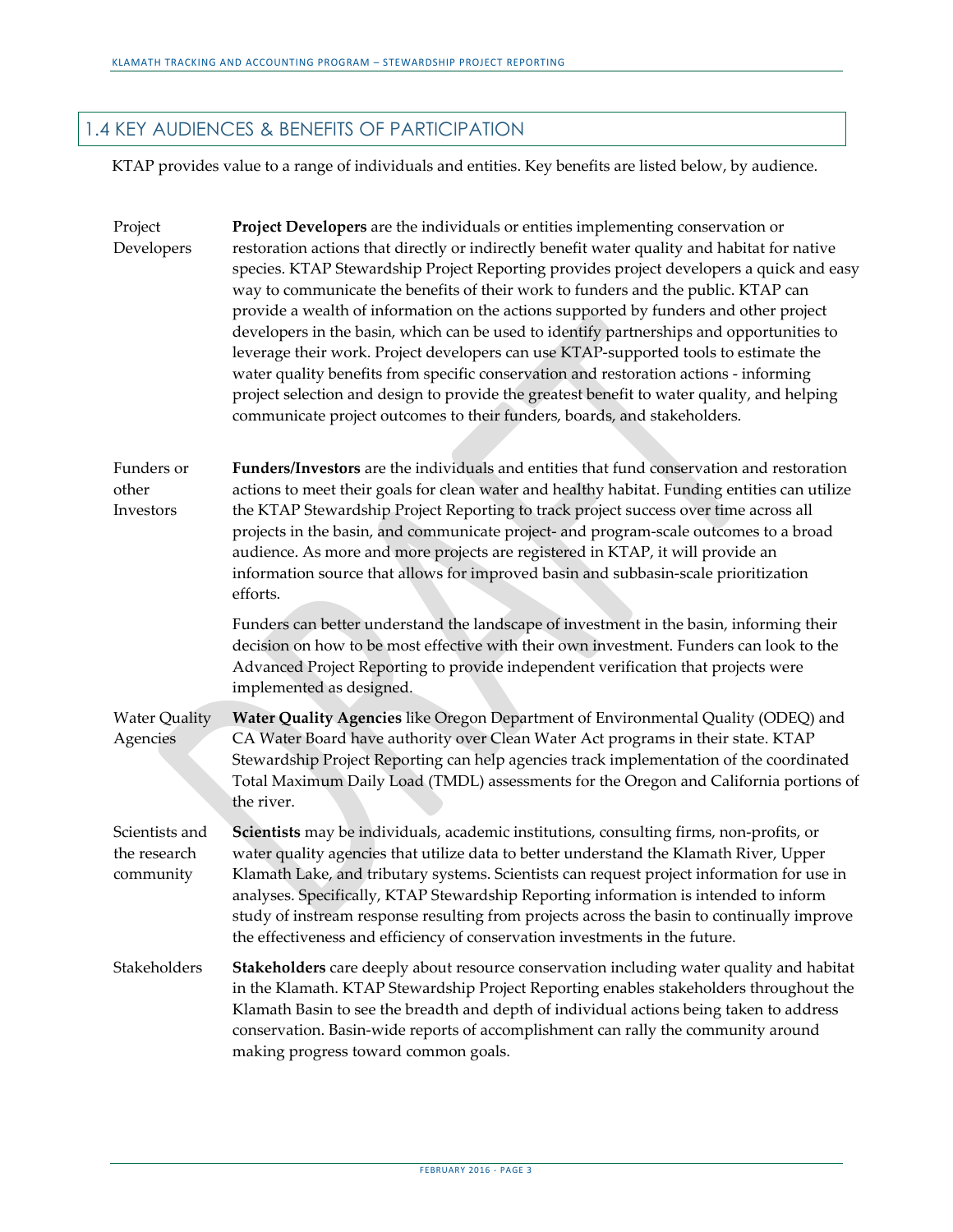## 2. REGISTERING A PROJECT

The KTAP Stewardship Project Reporting tracks a "project," which may be comprised of one or more specific BMPs or actions. KTAP Stewardship Project Reporting accepts submissions on projects that have been completed or are undergoing performance monitoring over time.

Registering a new project involves submitting a KTAP Stewardship Project Report to the program administrator along with supporting documentation (e.g., maps, photo points, etc.). Project information is posted annually or semiannually on an interactive website. The KTAP Stewardship Project Report form can be found a[t http://ktap.willamettepartnership.org/ktap-form/](http://ktap.willamettepartnership.org/ktap-form/)

Submitting a new project includes 3 steps:

- **Step 1:** Information Release: Agree to KTAP policy on information sharing.
- **Step 2.** Enter Project Information: this will include a series of questions about what happened, where, and if/how it will be monitored.
- **Step 3:** Submit Project Documentation: Use this step to upload maps, pictures, project designs, and additional documents that explain and highlight your project.

The following subsections will help users navigate the form. If you would like assistance in completing the form, please contact the KTAP administrator. Your participation is appreciated!

#### <span id="page-3-0"></span>2.1 STEP 1: INFORMATION RELEASE

Step 1 asks the user to confirm that they have read and understand the KTAP Information Sharing Policy, which is as follows:

#### **Information Sharing and Confidentiality in KTAP Stewardship**

All submissions are voluntary and any information submitted to KTAP may be shared consistent with achieving the goals above. It is the responsibility of those submitting information to KTAP to filter sensitive or private information. KTAP encourages those submitting projects to do so in keeping with existing agreements and/or with permission from the involved parties. Contact the program administrator (sanneman@willamettepartnership.org) for sample information release forms and/or KTAP communication materials.

Sharing the specific location of a project site (e.g., latitude and longitude) is recommended but not required. Providing specific project locations will enable more accurate assessment of watershed-scale effects. KTAP administrators will not display project location in a way that is personally identifiable. Project location will be represented by reporting zone (e.g., Wood River upstream of RM 7) and the nearest named waterbody (e.g., Anne Creek).

Please confirm the most up to date information sharing policy at http://ktap.willamettepartnership.org/ktap-form-step1/

The user must agree to these terms before proceeding to Step 2. Contact the KTAP administrator for sample information release forms for landowners, or with additional questions on this policy.

#### <span id="page-3-1"></span>2.2 STEP 2: ENTER PROJECT INFORMATION

In Step 2, KTAP Stewardship Project Report form asks for basic information about the project developer, the location of the project, and the type of actions implemented. It then asks more detailed questions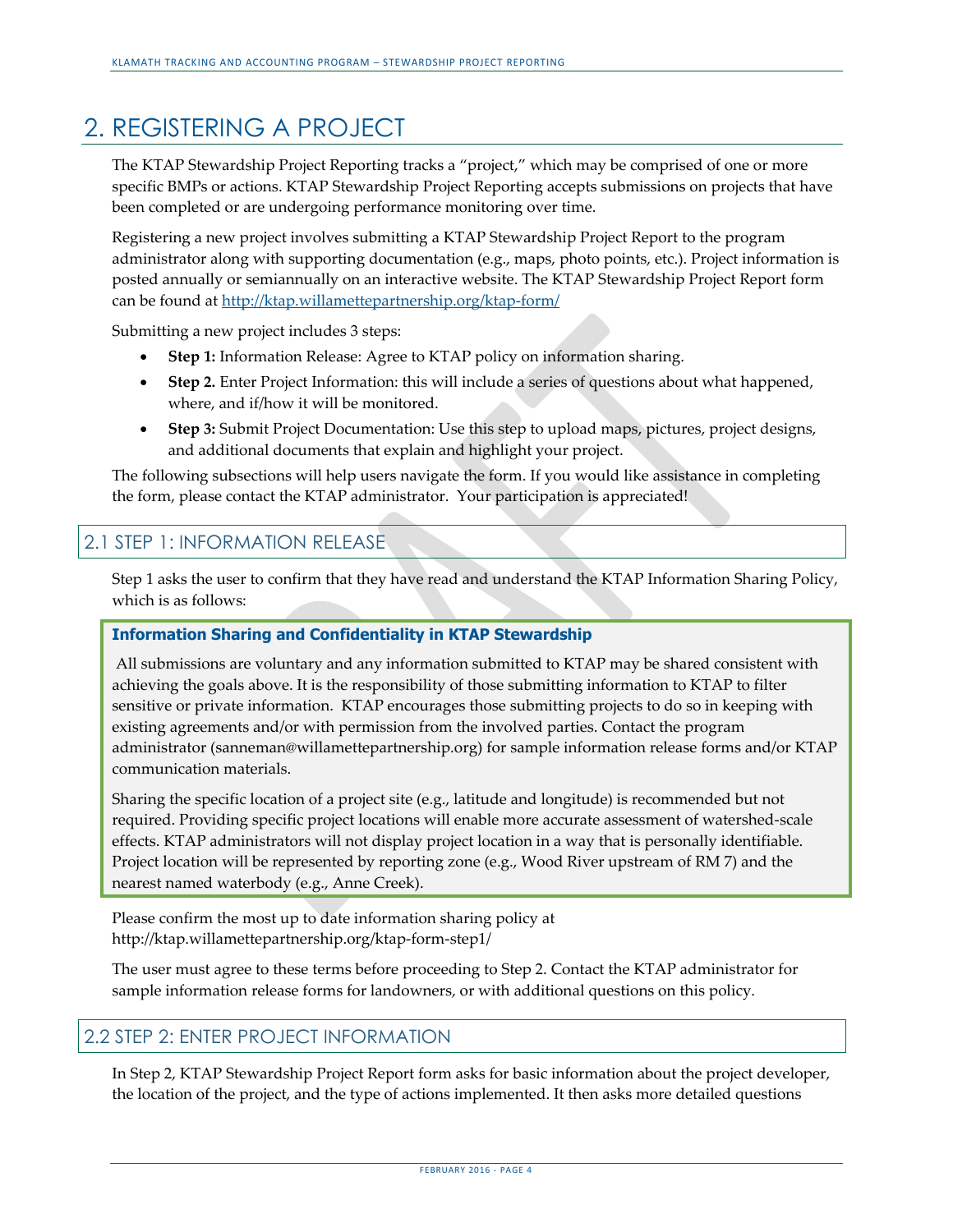related to the specific BMPs being applied. Because project developers may not have collected or may not be at liberty to share all of the information requested, **most fields is recommended, but not required.**

<span id="page-4-0"></span>**Project submissions cannot be saved midway.** If you cannot complete the full submission at once, proceed through Step 3 and click "Submit." Upon returning, begin a new submission with the same project name and pick up where you left off.

If the user is uncertain of how to answer particular questions, do not hesitate to contact the program administrator or provide an explanation within the form field to describe the issue.

#### **A. BASIC PROJECT INFORMATION:**

Basic project information requested by KTAP includes the following (\* indicated a required field):

- Project name\*
- Name of the entity or entities responsible for implementing the project\*
- Lead project contact and preferred contact information\*
- Name, affiliation, and contact information for the individual submitting the information to KTAP\*
- Project location
	- Reporting zone and subarea (see below)\*
	- Nearest named waterbody (e.g., Annie Creek)\*
	- Rivermile (e.g. RM 2.5)
	- Project location (lat/long)
- Project cost
- Short project description
- Project objectives & specific project goals (list and describe)
- Period of project protection (e.g., under contract)
- Period of project stewardship (e.g., funds are available and/or under contract with landowner to maintain)
- Timing
	- Date of project installation
	- Month/year when project benefits are expected to begin
	- Month/year when project is anticipated to deliver full benefits to the system
- Monitoring (parameters monitored, term of monitoring, frequency)
- Land use on project site
- List of practices applied in the project (see Section B1)

**Reporting zones** are used to describe the location of a project where the specific location (lat/long) cannot be shared. Reporting zones correspond to the major watersheds in the Klamath basin (e.g., Trinity, Shasta, Sprague, etc.). A map of KTAP reporting zones can be found in Appendix A. In some cases, subareas within the reporting zone can be listed as well. Subareas were designated with the intention of making KTAP data useful to researchers using KTAP data for watershed-scale assessments (e.g., subareas correspond with long term WQ monitoring locations), while ensuring privacy of landowners (subareas contain at least 3+ landowners). The KTAP project form has a drop down list of reporting zones and subareas, with a map for reference.

#### <span id="page-4-1"></span>**B. DETAILED PROJECT INFORMATION**

After selecting the relevant BMPs on the form, additional fields will appear requesting information beyond the basic what, where, why. These fields are designed to 1) describe the size/scale/extent of the project (e.g., stream miles, acres, acre feet) and 2) support analyses of the project's environmental benefit.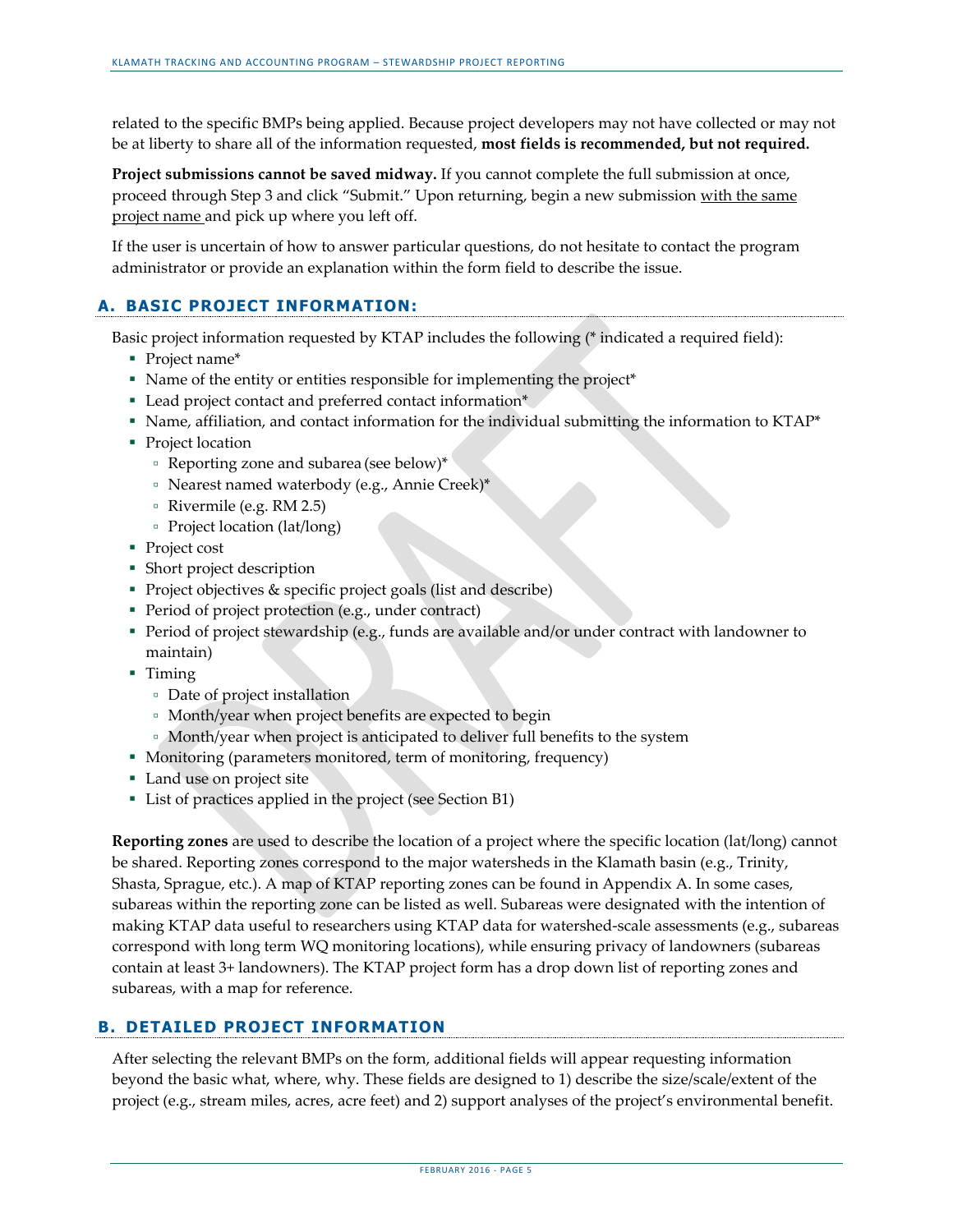For instance, consider a project that converts irrigated pasture to dryland grazing operations. In this case, the information requested could support application of Nutrient Tracking Tool to give a rough estimate of site-scale changes in phosphorus runoff, or feed into a watershed model like SWAT to describe trends instream.

#### B1. Metrics of Project Extent

Table 1 includes a list of BMPs/action-types and the basic metrics to describe their size or scale (also referred to as extent). This list was developed to represent the most common practices being applied to improve water quality and fish habitat in the basin. The list will be continually expanded to include other important stewardship actions. Contact the KTAP administrator if you would like to register a project or action that is not listed here.

Use of consistent metrics allows for easier and more robust description of basin wide trends. These metrics are strongly recommended but not required. Users can provide whatever information they have to describe the extent, outputs, and outcomes of the project.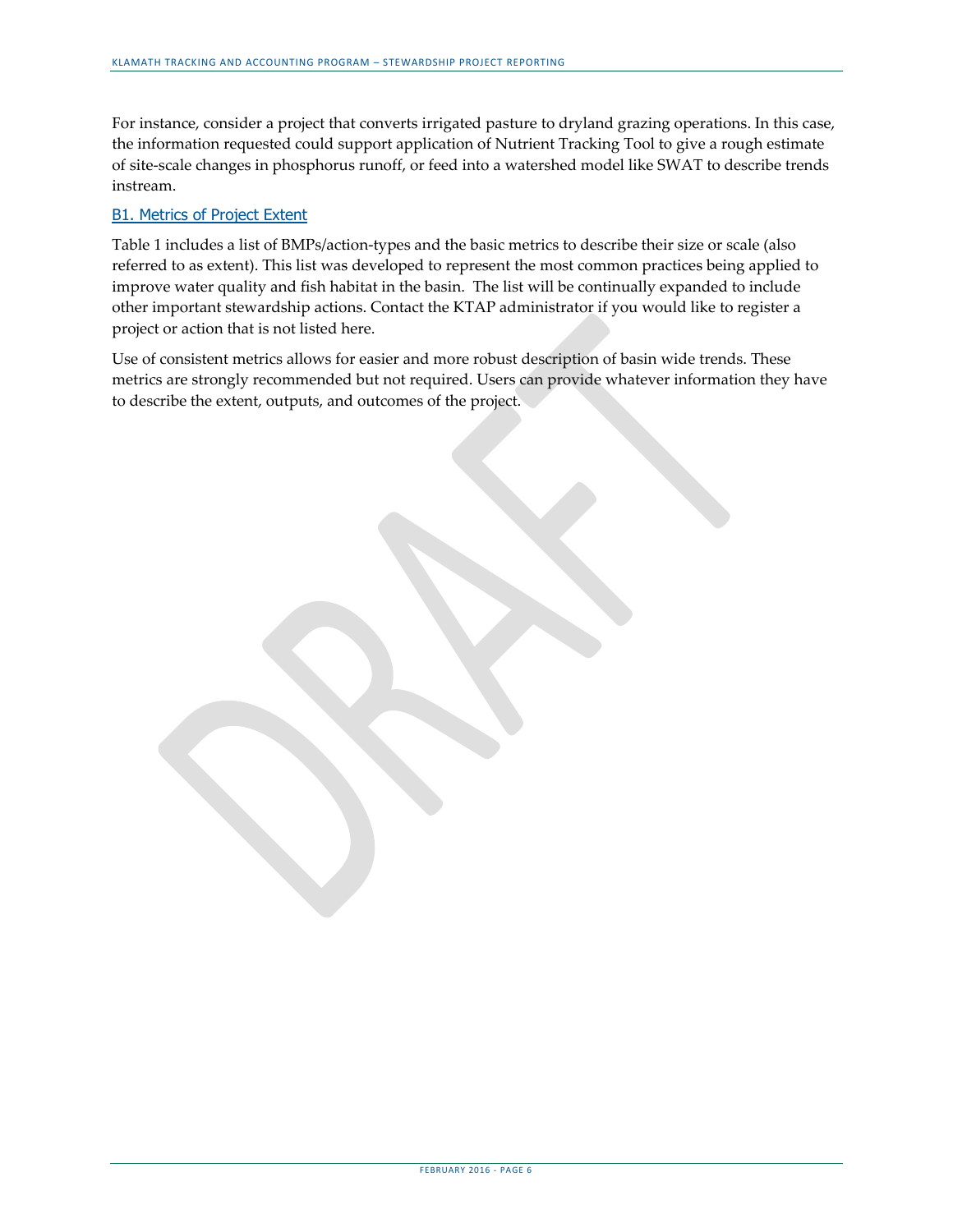| <b>BMP/Action</b><br><b>Type</b>                      | Description                                                                                                                                                                                                                                                                                                                                                                                              | <b>Metrics</b>                                                                                                                                                                                     |
|-------------------------------------------------------|----------------------------------------------------------------------------------------------------------------------------------------------------------------------------------------------------------------------------------------------------------------------------------------------------------------------------------------------------------------------------------------------------------|----------------------------------------------------------------------------------------------------------------------------------------------------------------------------------------------------|
| Riparian<br>Management                                | Management of riparian areas may include installing a<br>fence, alternate watering facility, prescribed grazing, or<br>active revegetation of the riparian area.                                                                                                                                                                                                                                         | <b>Stream miles affected</b><br>Acres fenced riparian area<br>Average buffer width                                                                                                                 |
| Conversion to<br>dryland<br>operations                | Conversion to dryland operations may include: cover crops<br>(annual grass/legume); forage and biomass planting<br>(perennial grass/legumes); deep tillage, mulch tillage;<br>and/or prescribed grazing.                                                                                                                                                                                                 | $\blacksquare$ Acres<br>" Change in Net Consumptive Use                                                                                                                                            |
| Diffuse Source<br>Treatment<br>Wetlands               | Small wetlands located along (in ditch) or at the end<br>(terminal) of agricultural drains.                                                                                                                                                                                                                                                                                                              | " Number of wetlands installed<br>As-built Retention Volume<br>As-built Retention Time<br><b>Terminal or in ditch</b>                                                                              |
| Instream<br>Restoration or<br>Channel<br>Construction | Channel construction and restoration includes actions to<br>maintain, create, improve, and restore more normative<br>hydrologic, geomorphic, and sediment transport processes,<br>including flood plain reconnection. This may include<br>addition of large woody debris (LWD), reactivation of<br>backwater/side channel habitat, reactivation of historic<br>channels or complete channel realignment. | Stream miles affected<br>Large wood placement (# of structures)<br>Area of habitat created (acres or sq. ft)<br>" Net change in stream length or grade                                             |
| Levee Removal                                         | Breaching levees or otherwise removing barriers such that<br>the river has access to the floodplain.                                                                                                                                                                                                                                                                                                     | <b>Stream miles affected</b><br>Acres restored floodplain access<br>" Length of levee removed<br>Other (describe)                                                                                  |
| Spring<br>enhancement,<br>reconnection,<br>management | Spring enhancement, reconnection, and management of<br>spring flows to maintain water quality in spring flows and<br>improve water quality in the receiving stream.                                                                                                                                                                                                                                      | <b>Stream miles affected</b><br>" Spring volume restored to system<br>• Spring temperature                                                                                                         |
| Flow<br>Augmentation                                  | Flow augmentation through instream leases or transfers.                                                                                                                                                                                                                                                                                                                                                  | " Volume Net Consumptive Use<br>$\blacksquare$ Flow rate<br>" Time instream (dates)<br>• Distance instream                                                                                         |
| Tailwater<br>Management                               | Reuse or treatment of nutrient and/or sediment laden return<br>flow.                                                                                                                                                                                                                                                                                                                                     | ■ Project extent and unit of measure                                                                                                                                                               |
| Fish Barrier<br>Removal                               | Creation of hydraulic conditions suitable for fish passage to<br>improve migration.                                                                                                                                                                                                                                                                                                                      | Number of barriers removed<br>" Number and type of passage structures<br>installed<br>" Newly accessible stream miles<br>" Quality of newly available habitat<br>■ Target species                  |
| Fish Screen                                           | Reduce entrainment of fish to enable fish migration.                                                                                                                                                                                                                                                                                                                                                     | " Number of screens affected<br>• Flow rate at screens<br>■ Velocity at screens<br>" Percent diverted flow screened<br>" Type of screen installed<br>Periods of operation<br><b>Target species</b> |

#### **Table 1 Description of BMP/Action Types and the associated metrics**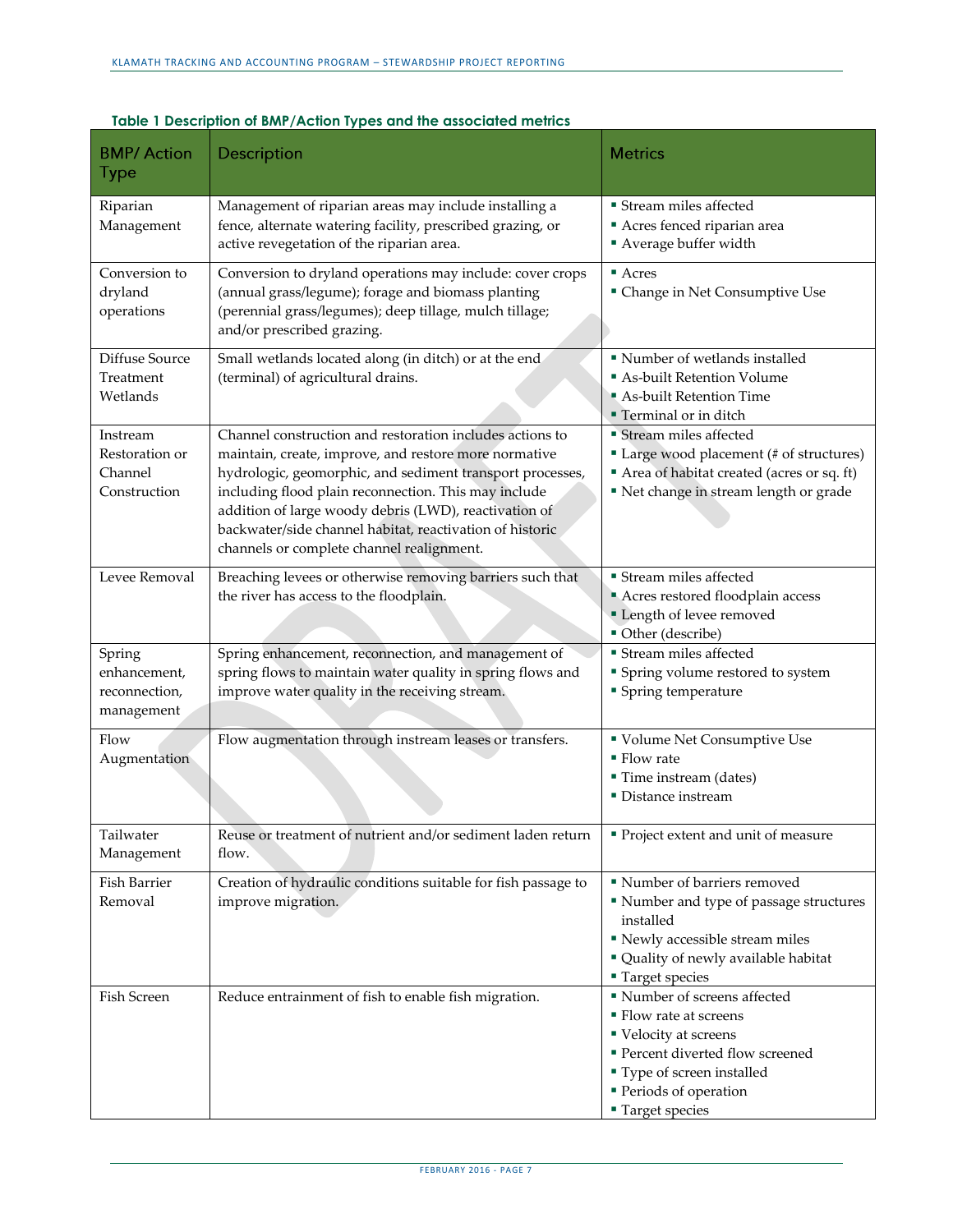#### B2. Available Quantification Methods

KTAP recommends the tools and methodologies in Table 2 (page 8) to estimate the water quality and habitat outcomes of conservation and restoration actions (e.g., pounds of phosphorus reduced), known as *quantification methods*. Quantifying project benefits is recommended but not required. For more information on each of these quantification methods, see "How are project benefits assessed?" at http://ktap.willamettepartnership.org/

Modeling or direct measurement are two ways to estimate project benefits. Direct measurement is most common where there are a limited number of variables that can affect changes in the water column. For example, direct measurement of tailwater leaving the agricultural field is relatively easy to sample and, since the drained area is likely to be within the participating landowner's operations, the variables affecting the water quality are known and relatively limited. Models are more commonly used when the project effect needs to be teased apart from other factors (e.g., a change in rainfall, the neighbor upstream, or other dynamic forces in the watershed).

Some actions do not have a suggested quantification method and, in some instances, quantifying benefits is not feasible. For these cases, we recommend describing the water quality or habitat benefit using whatever quantitative or qualitative/narrative information is available.

| <b>Parameter</b>                                     | Tool/methodology                                                      | <b>Used for</b>                                                                                                                                                    | <b>Applicable project type</b>                             |
|------------------------------------------------------|-----------------------------------------------------------------------|--------------------------------------------------------------------------------------------------------------------------------------------------------------------|------------------------------------------------------------|
| Nutrients ( $N & P$ )                                | Nutrient Tracking Tool<br>(NTT) (model)                               | Estimating load reductions of<br>nutrients and sediments from<br>certain riparian and agricultural<br>stewardship practices.                                       | Riparian management<br>Conversion to dryland<br>operations |
| Water Temperature<br>or Thermal Load                 | Shade-a-lator (model)                                                 | Estimating thermal load<br>reductions from riparian shading.<br>This tool is best where project<br>developer will be assessing many<br>sites and has GIS capacity. | Riparian management<br>(revegetation)                      |
|                                                      | Solar Pathfinder (direct<br>measurement)                              | Direct measurement of thermal<br>load. This tool is best where field<br>data can be collected over<br>numerous years/as the project<br>reaches maturity.           | Riparian management<br>(revegetation)                      |
|                                                      | <b>Water Temperature</b><br><b>Transactions Tool</b><br>(W3T) (model) | Estimating changes in water<br>temperature from one or more<br>water transactions.                                                                                 | Flow augmentation, spring<br>reconnection                  |
| <b>Water Quantity</b>                                | Net Consumptive Use<br>methodology                                    | Estimate the water that is actually<br>consumed and not returned to the<br>immediate water environment.                                                            | Flow augmentation                                          |
| Habitat - Chinook,<br>Steelhead, and<br>Coho salmon* | Fish Passage Calculator<br>(model)                                    | Estimating ecological benefits of<br>barrier removal based on quantity<br>and quality of habitat upstream of<br>the removed barrier.                               | Fish barrier removal                                       |

**Table 2 Recommended quantification methods**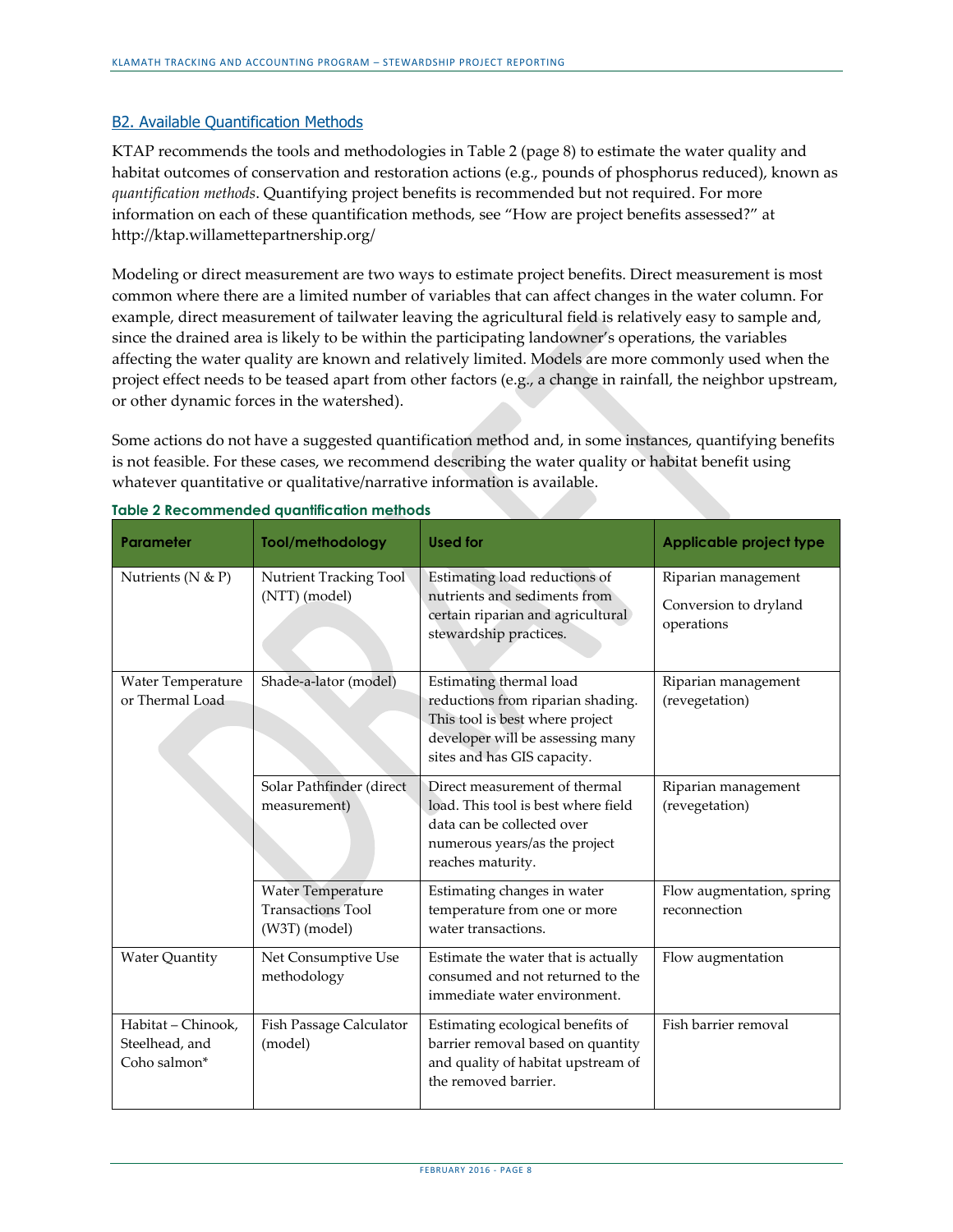\* Habitat typing has been suggested as another method for articulating the changes resulting from channel reconstruction and other actions to increase the complexity of a stream channel. There is no single methodology recommended by KTAP, however, its use is consistent with the goals of this program. More information on applying a habitat typing assessment can be found at http://www.krisweb.com/stream/habtyp.htm

#### <span id="page-8-0"></span>2.3 STEP 3: SUBMIT PROJECT DOCUMENATION

1

Posting project documentation is encouraged to give depth and detail to the information listed about the project, further highlighting project accomplishments.

The suggested list of project documentation was developed based on the information needs for a post project evaluation of effectiveness, similar to that conducted by NewFields River Basin Services for a number of river restoration projects on the Sprague River. <sup>1</sup> The suggested list of documentation is quite robust. All submissions are voluntary, but users are encouraged to provide as much information as willing and able to share.

|            | Table 3. Description of recommended documentation, * indicate those documents with templates/forms |  |  |
|------------|----------------------------------------------------------------------------------------------------|--|--|
| available. |                                                                                                    |  |  |

| <b>Document Type</b>                                                  | <b>Description</b>                                                                                                                                                                                                                                                                                                             |
|-----------------------------------------------------------------------|--------------------------------------------------------------------------------------------------------------------------------------------------------------------------------------------------------------------------------------------------------------------------------------------------------------------------------|
| Initial Project Design*                                               | Describes the intended project activities, considerations, timelines, anticipated future<br>conditions, assumptions and calculations that informed the design, and project<br>performance metrics. Detail in the initial design will vary with the scale, complexity,<br>and engineering associated with a particular project. |
| Documentation of pre-<br>project condition:<br>Maps, photos           | Pre-project maps and photos provide the basis against which the restoration design is<br>assessed. The map describing the project site should indicate where project activities<br>are located and any relevant geographic context.                                                                                            |
| As-built (post-) project<br>condition: Maps,<br>photos                | As-built maps and photos document the actual completed activities at the project site.<br>The map should delineate the project site, indicating where project activities were<br>installed and any relevant geographic context. Photos document the condition of site<br>and installed practices.                              |
| Methodology to<br>estimate WQ benefits                                | Documentation regarding the nature and technical foundation of any method used to<br>estimate or measure water quality benefits from the project.                                                                                                                                                                              |
| <b>WO Benefit Estimate</b><br>Report (*thermal and<br>nutrients only) | Where water quality benefits are measured or modeled, this includes the documents<br>and data used to inform the calculation of water quality benefits, model version,<br>parameters used (where applicable) noting                                                                                                            |
| Monitoring Plan*                                                      | Describes how monitoring will be conducted over the life of the project, including<br>methodologies for data collection, processing, analysis, and associated quality<br>assurance and quality control measures.                                                                                                               |

<sup>&</sup>lt;sup>1</sup> NewFields River Basin Services & Dr. G. M. Kondolf (2012). Evaluating Stream Restoration Projects in the Sprague River Basin.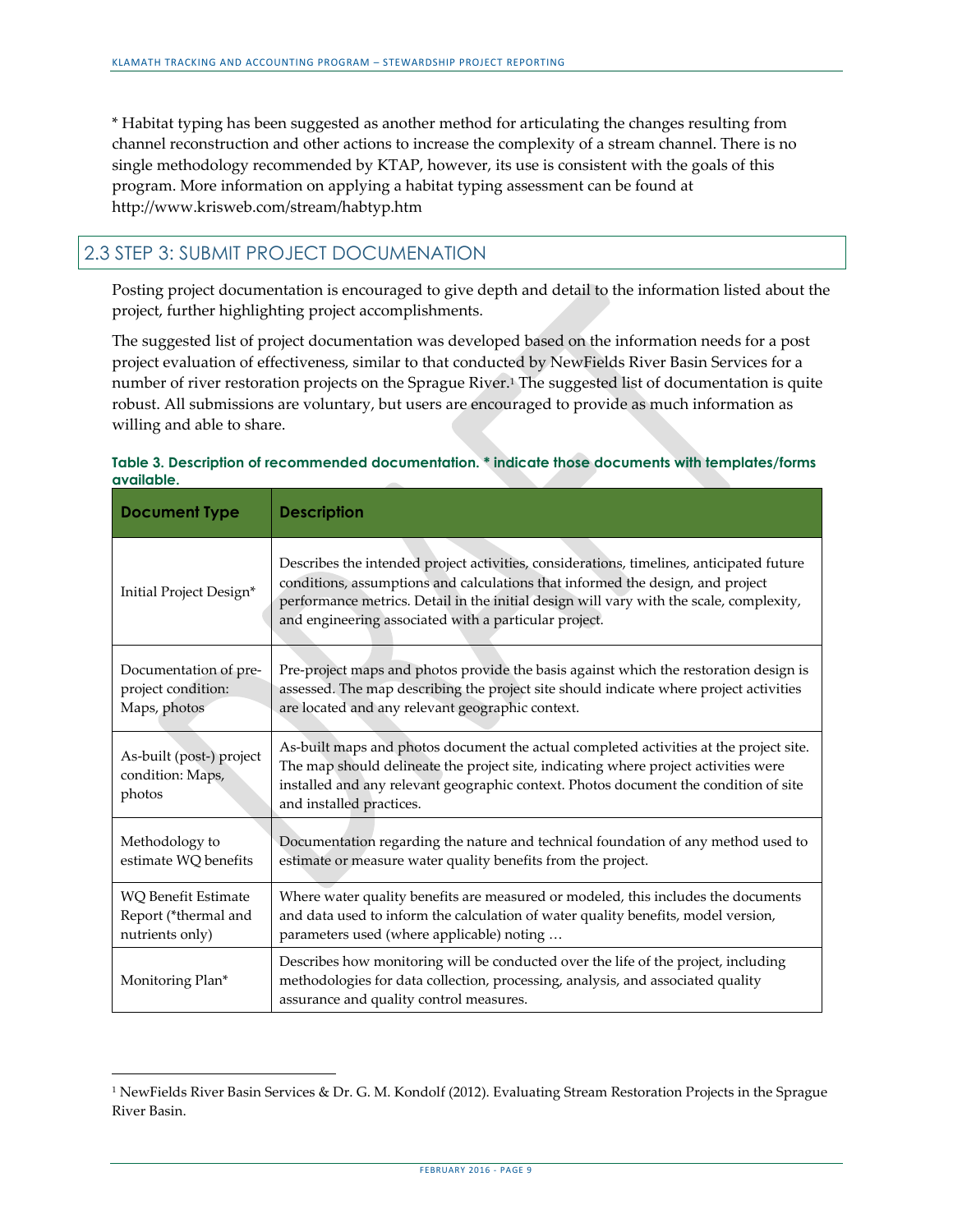| Monitoring Report*                             | Summarizes data collected according to the Monitoring Plan and the implications<br>regarding project condition and anticipated maintenance action                                                                          |
|------------------------------------------------|----------------------------------------------------------------------------------------------------------------------------------------------------------------------------------------------------------------------------|
| Stewardship Project<br>$O&M$ Plan <sup>*</sup> | Describes the Project Developer's intent for project maintenance including the<br>designation of stewardship responsibility, cost estimates, anticipated activities, and<br>management of stewardship funds, if available. |

\*Templates and/or example form available at <http://ktap.willamettepartnership.org/what-is-ktap/>

#### <span id="page-9-0"></span>2.4 SUBMIT THE KTAP STEWARDSHIP PROJECT TRACKING SPREADSHEET

Once completed, submit the project tracking spreadsheet to the KTAP program administrator. The administrator will confirm that the data was received and may follow up to clarify components of the submission. New projects will be posted to the KTAP website on an annual or semiannual basis. Projects registered under the KTAP Stewardship Tracking Protocol are displayed on the KTAP Reporting website, accessible at: http://ktap.willamettepartnership.org/

#### <span id="page-9-1"></span>2.5 UPDATING EXISTING PROJECTS

The KTAP administrator will email the listed project contact on an annual basis to request the following:

- Confirmation that the project is in place and should remain listed on the KTAP Reporting website; and
- Any updates, monitoring reports, or photo point documentation.

A project will be taken off the KTAP Reporting website after the project's period of protection has ended, unless subsequent status reports are submitted to demonstrate continued function.

### 3. PROGRAM GOVERNANCE, REPORTING, & ADAPTIVE MANAGEMENT

The KTAP working group is a diverse stakeholder group, actively collaborating on the development and implementation of KTAP since 2009. The following is a list of organizations and individuals that have been actively involved in the scoping and design of the KTAP Stewardship Tracking Protocol.

| <b>KTAP Working Groups Participating Organizations</b> |                                                  |
|--------------------------------------------------------|--------------------------------------------------|
| CA North Coast Regional Water Quality Control Board    | OR Watershed Enhancement Board                   |
| <b>Environmental Incentives</b>                        | PacifiCorp                                       |
| Karuk Tribe                                            | US Bureau of Reclamation                         |
| Klamath Watershed Partnership                          | US Environmental Protection Agency Rg 9          |
| Klamath Basin Monitoring Program                       | US Environmental Protection Agency Rg 10         |
| Klamath Basin Rangeland Trust                          | <b>US National Resource Conservation Service</b> |
| Klamath Tribes                                         | <b>USDA Forest Service</b>                       |
| National Fish and Wildlife Foundation                  | <b>Watercourse Engineering</b>                   |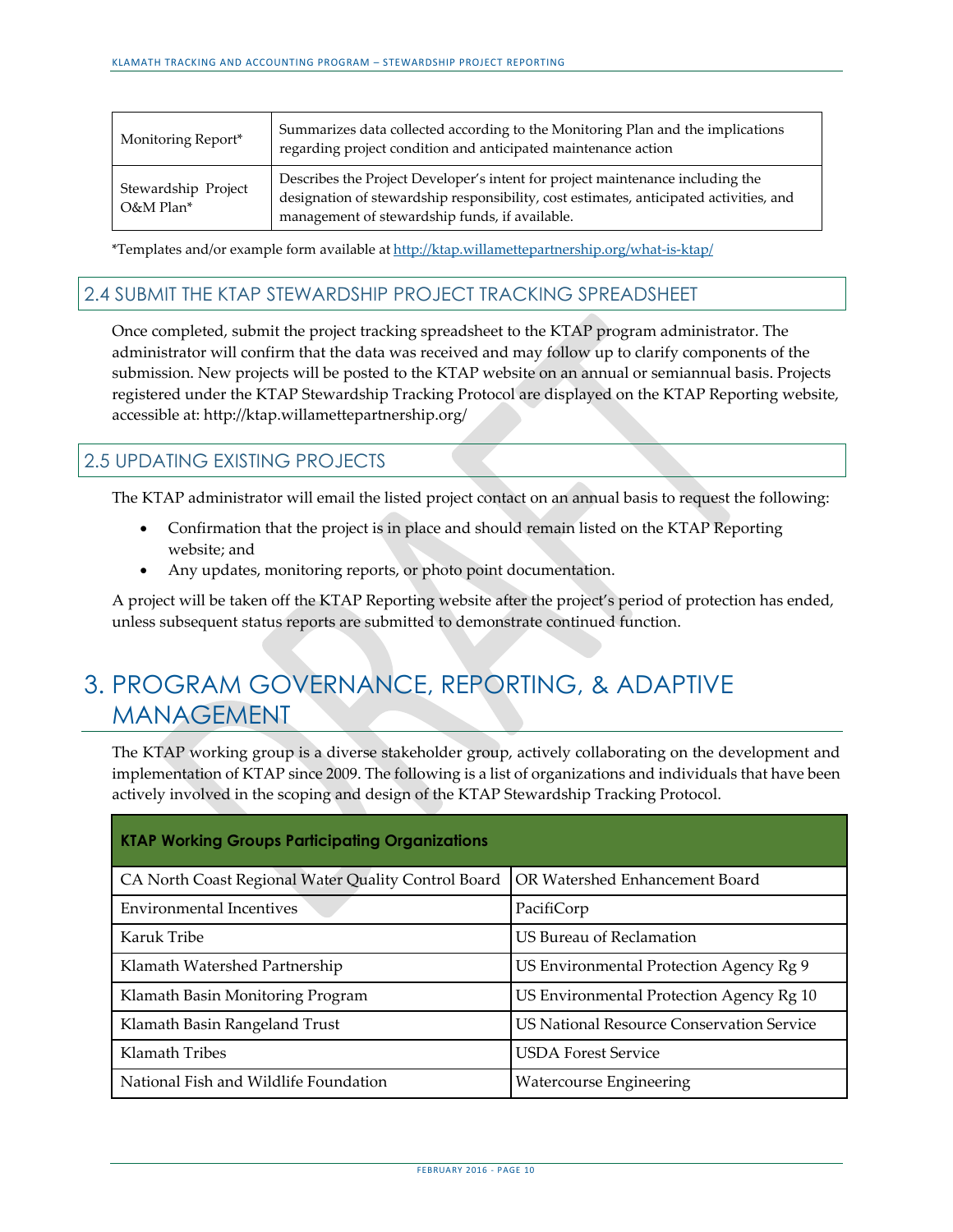| <b>OR Department of Environmental Quality</b> | Willamette Partnership |
|-----------------------------------------------|------------------------|
|                                               |                        |

#### <span id="page-10-0"></span>3.1 KTAP PERFORMANCE REPORT

The KTAP administrators will generate quantitative information on an annual or semiannual basis. Water quality and habitat benefits are summed for each Reporting Area and across geographic locations. The report may show comparisons to TMDL load reduction milestones and other defined watershed goals, such as the National Fish and Wildlife Foundation Keystone Initiative and agreement measures.

The annual report will be displayed on the KTAP website and distributed to program participants and interested stakeholders.

#### <span id="page-10-1"></span>3.2 PROGRAM IMPROVEMENT

Program improvement recommendations that increase the efficiency of operations and improve the technical rigor of the program may be submitted to the KTAP Administrator at any time and will be annually solicited from program participants and stakeholders. The administrator will compile the program improvement recommendations and may convene an ad hoc working group to identify those recommendations that are ready and necessary to address. For major changes it may be necessary to hold specific stakeholder review meetings to discuss individual recommendations and gain input on the proposed changes.